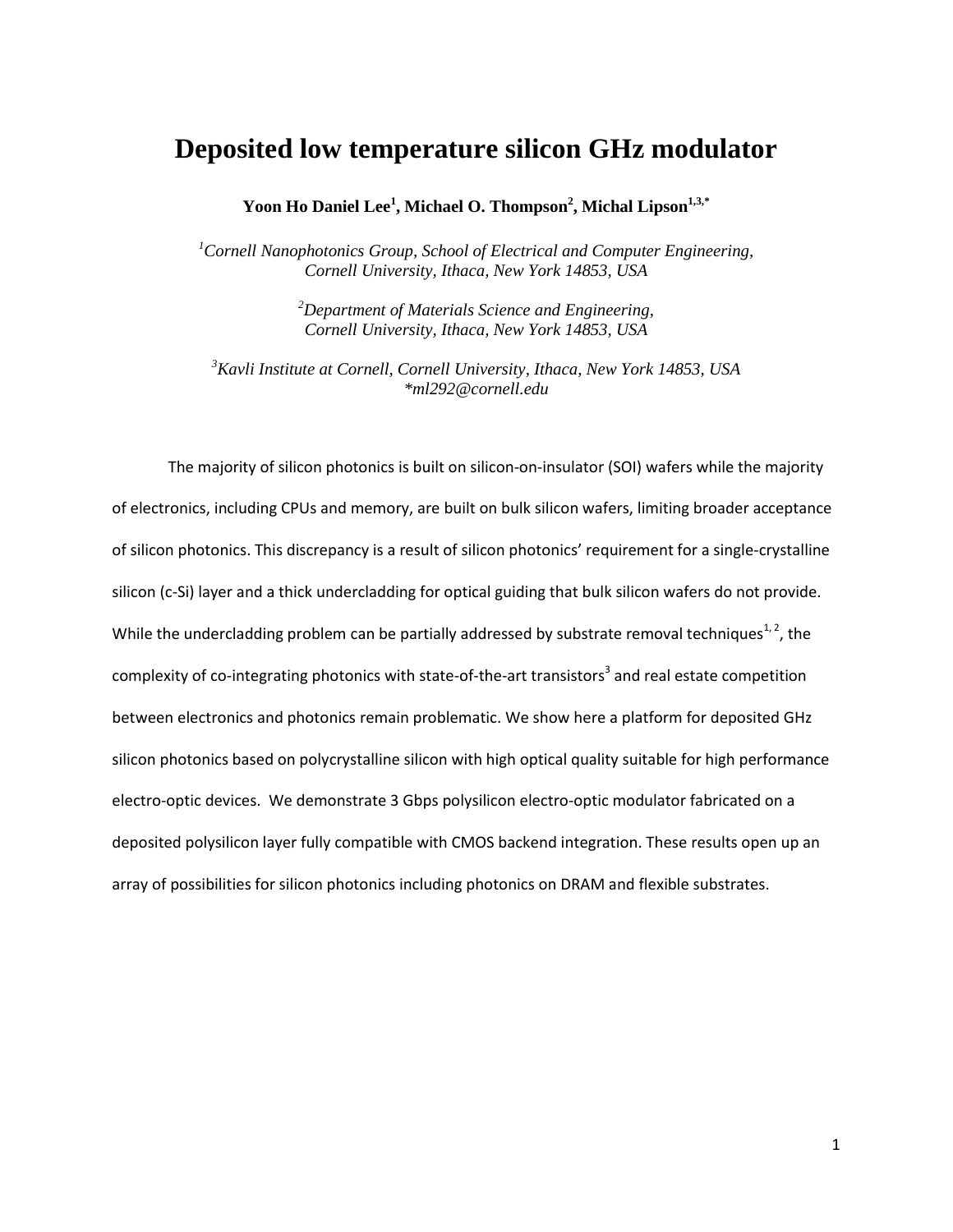Previous attempts at integrating silicon photonics with bulk CMOS include localized substrate remov[al](#page-9-0)<[s](#page-9-3)up>1</sup> and bonding techniques<sup>4</sup>, but process compatibility, scalability and manufacturability have hindered these approaches from mainstream adoption. Localized substrate removal involves using XeF<sub>2</sub> gas to isotropically undercut the bulk silicon substrate underneath the waveguide to prevent optical leakage into the substrate. However, it only allows fabrication of waveguides from the transistor gate polysilicon layer, which cannot be independently optimized for optical quality. A germanium electroabsorption mo[d](#page-9-4)ulator has also been demonstrated<sup>5</sup>, but it requires a crystalline silicon layer as well as thermal processing at 550 ˚C. Other approaches involve transfer or bonding of thin films, individual devices, or complete dies. Bo[n](#page-9-3)ding of unpatterned crystalline silicon<sup>4</sup> allows single crystalline material on CMOS BEOL, but it does not reduce the high thermal budget required for dopant activation to fabricate active devices. For transfer of completely fabricated devices<sup>6</sup>[,](#page-9-5) yield and alignment tolerance remain challenging. Flip-chip bonding of a complete SOI photonic die<sup>[7,](#page-9-6)8</sup> onto an electronics die has also been used due to the maturity of flip-chip bonding technology. However, flip-chip bonding suffers from additional electrical parasitics, limited architectural freedom, and high cost.

There are several low loss optical materials that can be deposited and in principle be integrated with CMOS, but their high band gap and low mobility precludes these materials from enabling active device[s](#page-9-8) such as modulator and switches. Examples of such materials include polymers<sup>9</sup>, Silicon Nitride (SiN)<sup>[10,](#page-9-9) [11](#page-9-10)</sup> and hydrogenated amorphous silicon (a-Si:H)<sup>[12](#page-10-0)</sup>. SiN is a dielectric with bandgap of 5 eV making it electrically inactive, and a-Si:H with its inherently high defect density and low mobility requires high voltage incompatible with latest CMOS transistors and is unable to operate at gigahertz speed. Polymer has low upper thermal processing limit, and high poling voltage ( $>$  10 V) is needed for activation of polymer, posing compatibility and reliability issues for system integration. Furthermore, active polymer devices require c-Si waveguide for its operation, which makes backend integration difficult.

2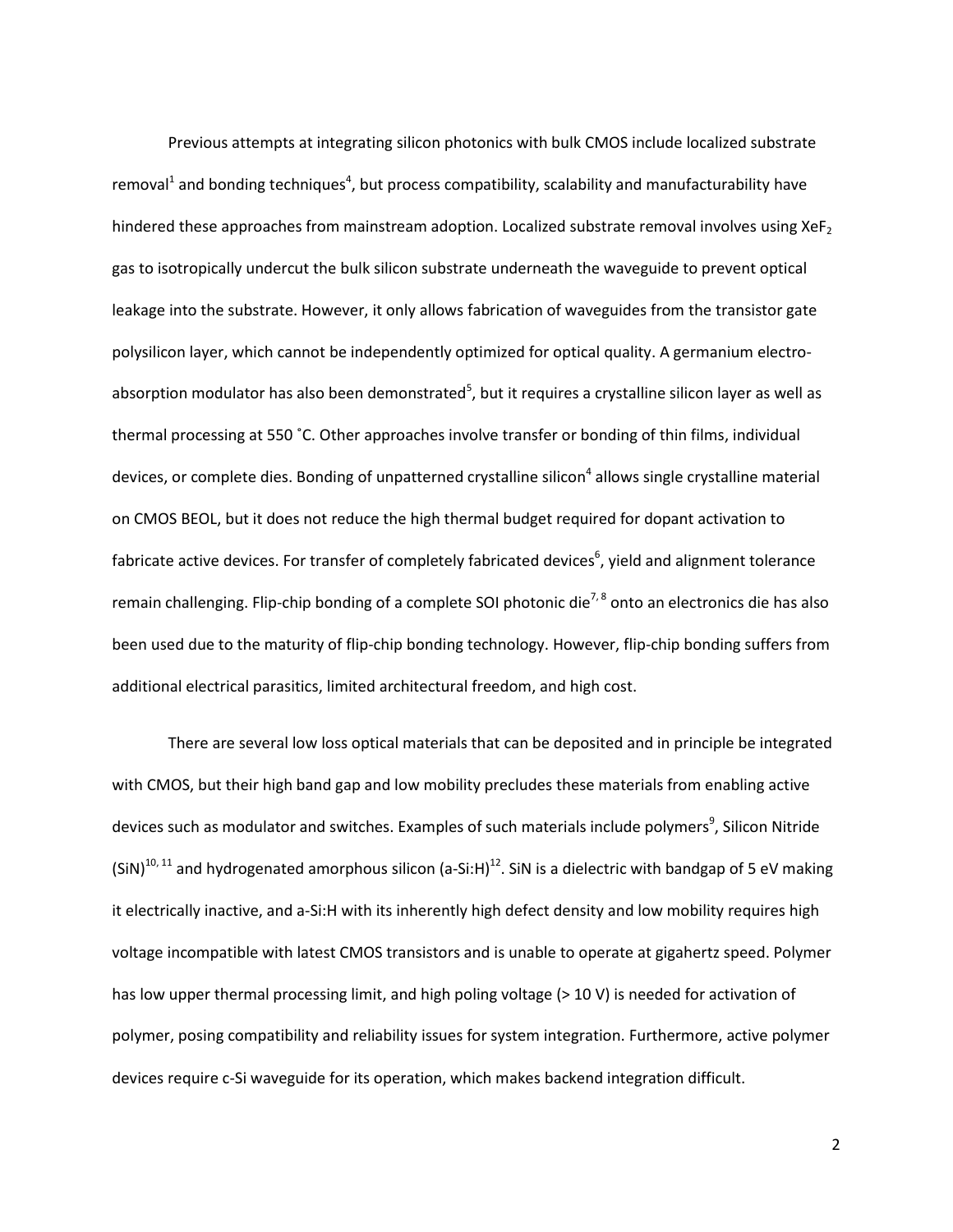Polysilicon is a deposited material that could enable high performance active devices, but it traditionally exhibited much lower performance than its crystalline counterpart. Polysilicon is a collection of grains of c-Si separated by grain boundaries consisting of a few atomic layers of amorphous material. Grain boundaries not only act as small perturbations causing photon and electron scattering, but also create states within the silicon bandgap that cause excess optical loss. Since the groundbreaking work on polysilicon photonics<sup>[13](#page-10-1)</sup>, much progress has been made, including active devices. Various works using high temperature annealed polysilicon have demonstrated low loss on the order of 10 dB / cm<sup>[14](#page-10-2)</sup>, and electro-optic modulation<sup>[15,](#page-10-3) [16](#page-10-4)</sup> has also been shown. However, these works are not compatible with CMOS backend integration due to their high thermal budget fundamental to furnace annealed polysilicon, constraining them to frontend integration in CMOS and DRAM.

We demonstrate high performance deposited silicon photonics on a thin film of low temperature polysilicon by tailoring the dimensions of the grain boundaries to be similar to the dimensions of the cross-sections of nanophotonic devices. By ensuring that the number of grain boundaries across the cross-section of the waveguide is small, the electrical properties of the device are expected to be comparable to its single crystalline counterpart, and the optical properties to be sufficient for high quality factor resonators. The tailoring of the grain sizes is done by using Excimer Laser Anneal (ELA), which involves irradiation of a deposited thin film of a-Si with a short UV laser pulse, which is absorbed completely within the first tens of nm due to high absorption coefficient of a-Si at UV wavelengths. Due to the very short duration and confinement of heat close to the surface, underlying device structures receive a minimal increase in the total thermal budget, while the a-Si film heats up enough to melt and re-solidify, crystallizing into polysilicon. In fact, the thermal impact is so small that ELA has been successfully performed even on a plastic substrate with 120 °C thermal processing limit<sup>[17](#page-10-5)</sup>. This local heating enables ELA to be performed in the CMOS backend without affecting the electronics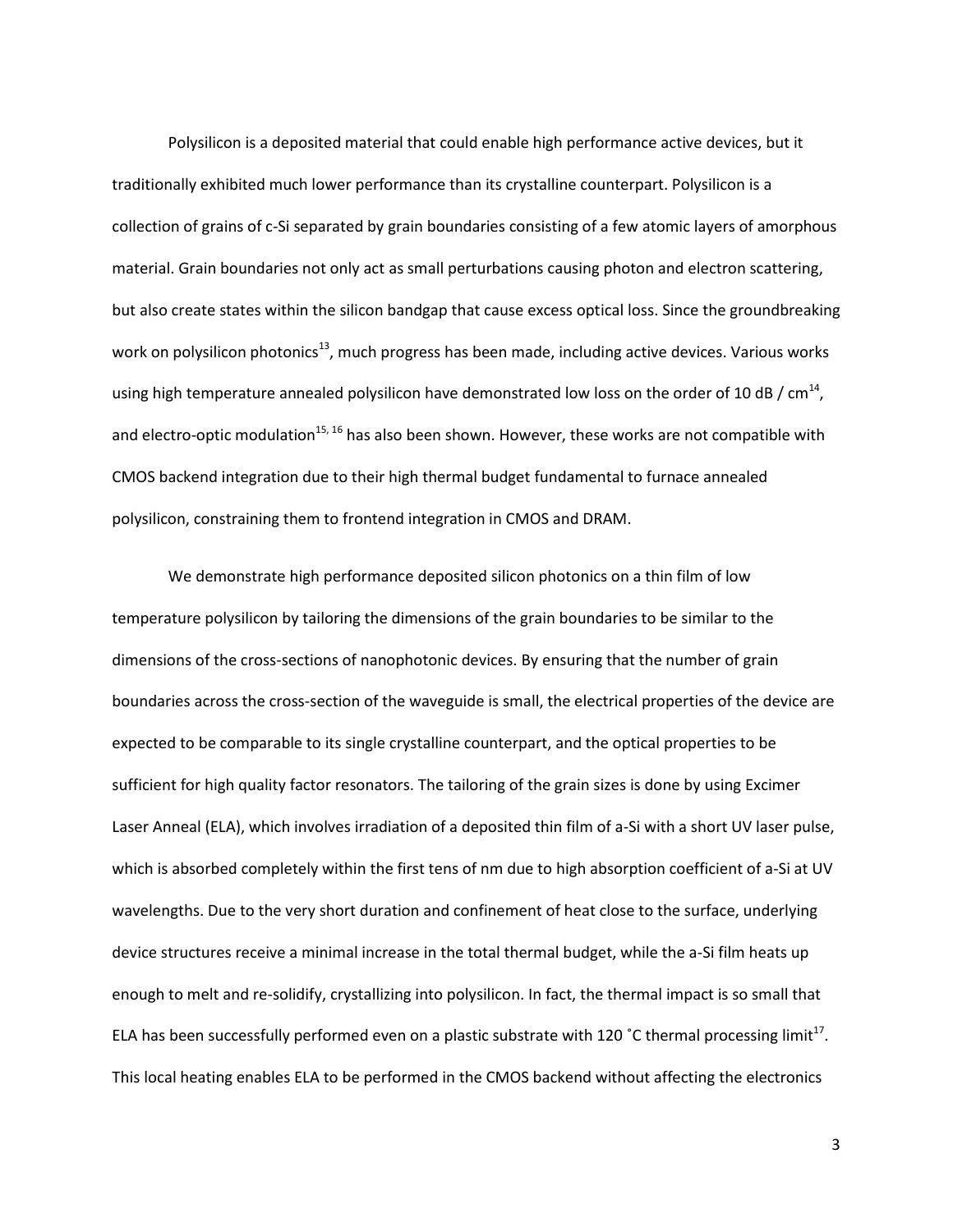underneath, decoupling the CMOS frontend from photonics (Fig. 1). Furthermore, excimer laser annealing is an industry proven technology in the flat panel industry with throughput equivalent to over five hundred 300 mm wafers per hour, well exceeding that of state of the art CMOS lithography tools<sup>[18](#page-10-6)</sup>. Once ELA is performed on the wafer, the rest of the fabrication is performed using standard CMOS fabrication process, therefore requiring only one extra process module in a CMOS process.

We fabricate low temperature polysilicon ring resonators utilizing one step crystallization as described in the Methods and show high performance resonators suitable for up to 15 GHz modulation bandwidth with high extinction ratio. The thermal budget of the whole process flow is compatible with CMOS backend integration, with single dominant thermal budget of 1 hour at 450 ˚C for dehydrogenation. This thermal budget can in principle be significantly lowered by using multiple-step recrystallization<sup>[17](#page-10-5)</sup> or evaporated material. The waveguide dimensions are 700 nm wide by 110 nm high with slab thickness of 40 nm for single mode transverse electric (TE) polarization operation. The waveguide has a high effective confinement factor of 0.78, which allows bending radius as tight as 5  $\mu$ m yielding measured free spectral range of 26 nm. The low temperature ring resonators with radius of 20 µm have loaded Q-factor of 12,000, and 10 dB extinction ratio as shown in Fig. 2.(b). Note that the loss of the polysilicon (estimated to be on the order of 20 dB / cm) limits only the extinction ratio (currently 10dB) and not the insertion loss, due to the small length of the device.

We fabricate the modulators as described in the methods and show that ELA polysilicon has good dopant activation characteristics and c-Si-like behavior. The completed device is shown in Fig. 2.(a). We measured the IV characteristics of polysilicon PN diode ring modulators with 20 μm radius and observed total series resistance of 25 Ω and low reverse leakage current of -62 nA at -5 V. The diode IV curve seen in Fig. 2.(c) clearly shows exponential behavior in the low current regime below 0.8 V with diode ideality factor of  $1.35 \pm 0.1$ , followed by high injection and series resistance limited behavior.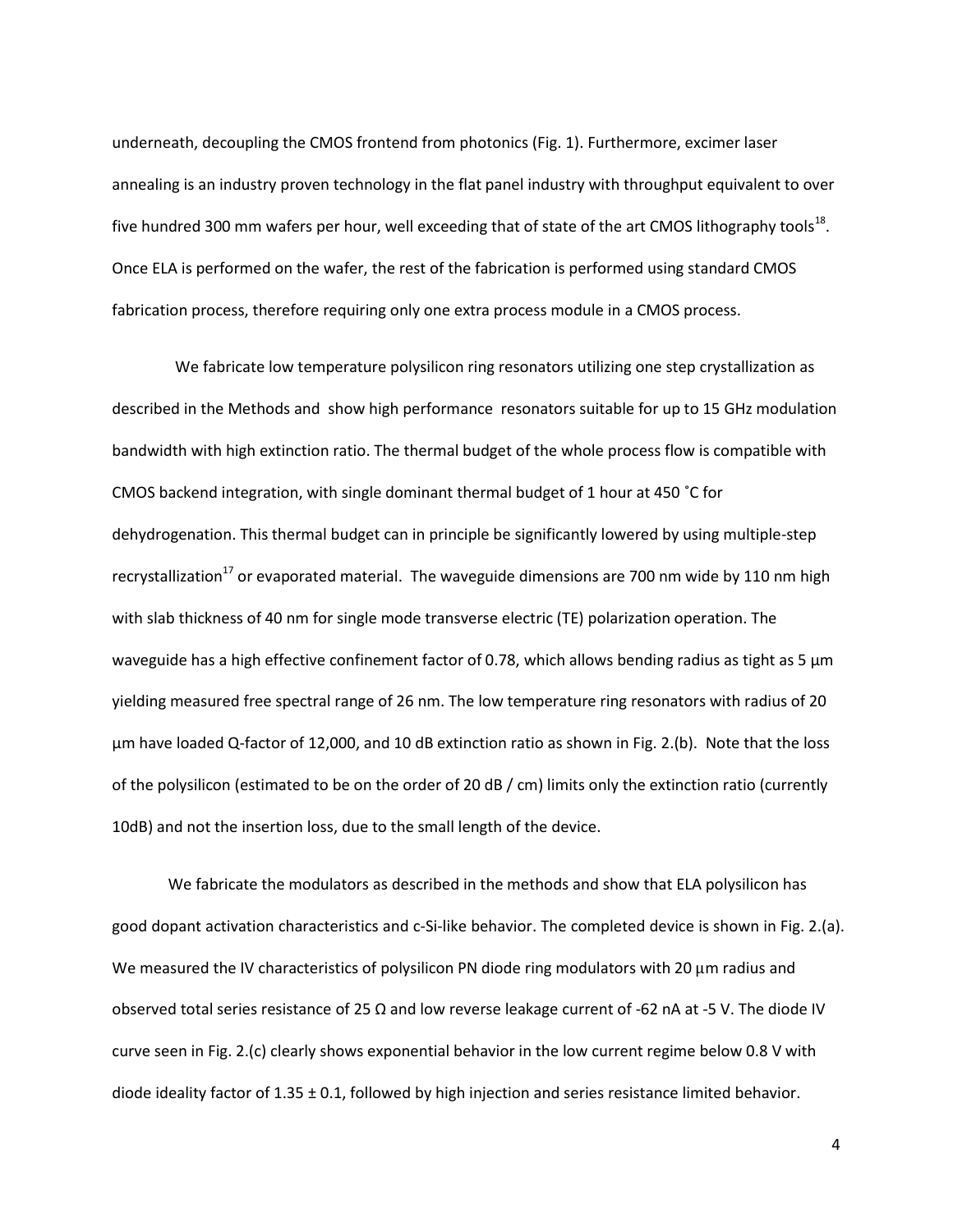Ideality factor of 1.35 along with low normalized leakage current of -490 pA / µm demonstrate that ELA polysilicon has great dopant activation characteristics and crystalline silicon-like behavior that make this diode well suited for sensitive forward bias modulation. In addition, combination of low leakage current and low series resistance would make ELA polysilicon an excellent platform for high speed reverse bias modulator.

We observed an open eye diagram up to 3 Gbps using pseudo random bit sequence (PRBS)  $2^7$ -1 pattern with pre-emphasis. In carrier injection mode, we measured electro-optic (EO) 10 % - 90 % rise time of ~500 ps and 90 % - 10 % fall time of ~400 ps using 2  $V_{p-p}$  square wave input signal with DC bias of 1.8V, as shown in Fig. 3(a). The rise and fall time values limit intrinsic EO bandwidth of the modulator to below 1GHz, as expected with silicon carrier injection modulators. In order to increase the bandwidth of the resonator, we applied 2  $V_{p-p}$  PRBS 2^7-1 pattern with  $\pm$  1.5 V pre-emphasis and 1.2 V DC bias to the modulator (similar to what is done in the case of single crystalline silicon modulator<sup>[19](#page-10-7)</sup>) and measured open eye diagram at 3 Gbps at an operating wavelength of 1598.9 nm, as shown in Fig. 3(b). The eye opening was limited due to lithographic misalignment between the heavily doped regions and the waveguides.

In conclusion we have demonstrated a low temperature, deposited silicon ring modulator operating at 3 Gbps using excimer laser annealing. Low thermal budget and strict adherence to standard CMOS fabrication makes this novel platform compatible with CMOS backend integration. In addition, this method frees silicon photonics from its dependence on SOI and allows true monolithic integration with bulk CMOS electronics, DRAM, and even flexible substrates. Most importantly it decouples CMOS frontend from photonics, which lowers the barrier of introducing silicon photonics into traditional CMOS foundries, leading to rapid adoption of photonics.

5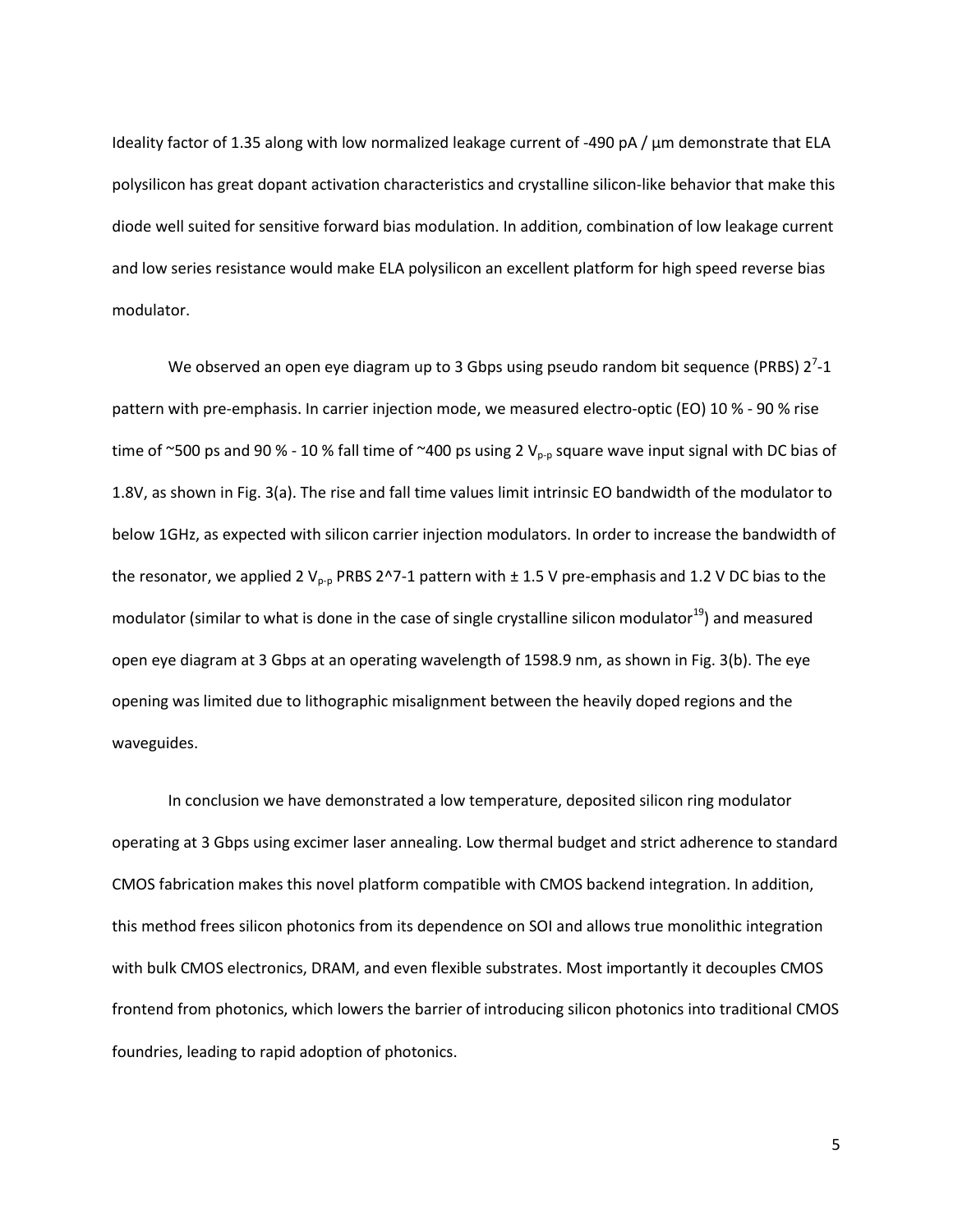#### **Methods**

We start fabrication on a silicon wafer with 4 µm of thermal oxide. Deposition of 150 nm of undoped PECVD a-Si under 400 ˚C is performed by a commercial deposition service. A series of electron beam lithography and ion implantation is used to form N, N++, P, and P++ regions using Phosphorous and Boron, respectively. The wafer is then furnace annealed at 450 ˚C for 1 hour in argon ambient to dehydrogenate the PECVD a-Si film, followed by excimer laser annealing using a laser pulse at wavelength of 308 nm with temporal FWHM of 35 ns generated by a XeCl excimer laser. This step crystallizes the initial layer of deposited a-Si into polysilicon and makes the dopants electrically active. Following ELA, excess surface roughness created by ELA is polished using Chemical Mechanical Polish (CMP). Waveguide and slab are defined by electron beam lithography and etched using reactive ion etching. The wafer is then clad with 1  $\mu$ m of PECVD SiO<sub>2</sub> at 400 °C, followed by electrical contact and pad formation.

### **Acknowledgement**

This work was supported in part by DARPA award # W911NF‐ 11‐1‐0435 supervised by Dr. Jagdeep Shah, Intel Corporation, and NSF through CIAN ERC under Grant EEC‐0812072. This work was also supported in part by NSF and Semiconductor Research Corporation under Grant ECCS‐0903406 SRC Task 2001, and NSF Grant #1143893. This work was performed in part at the Cornell NanoScale Facility, a member of the National Nanotechnology Infrastructure Network, which is supported by the National Science Foundation (Grant ECS-0335765).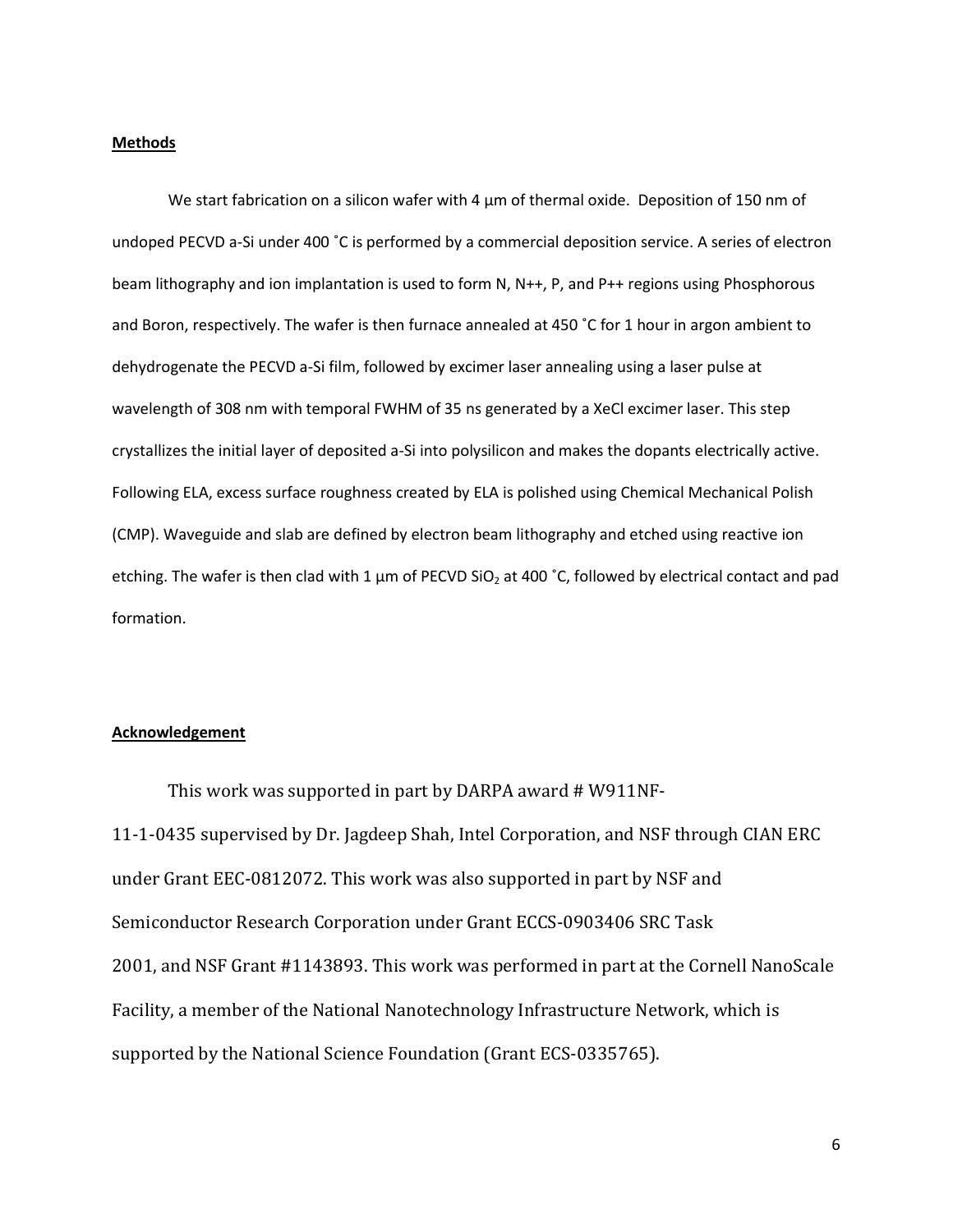### **Author Contribution**

Y.H.D.L. simulated, designed, and fabricated the sample and conducted the experiments. Y.H.D.L. and M. O. T. discussed the Excimer laser annealing process. Y.H.D.L., M.O.T. and M.L. discussed the results and implications.

### **Competing financial interests**

The authors declare no competing financial interests.

### **Figure Legends**

Fig. 1. Backend deposited silicon photonics. Rendered image of polysilicon modulator integrated on CMOS BEOL. For clarity, we show only a part of the metal contacts. One can see that the grain boundaries and the dimensions of the cross-section of the device are comparable.

Fig. 2. Characterization of low temperature polysilicon devices. (a) Optical micrograph of the fabricated device (b) Transmission spectrum of polysilicon ring resonator with  $Q_{\text{loaded}} \sim 12,000$  (c) IV curve of the fabricated polysilicon ring modulator device.

Fig. 3. Electro-optic modulation using polysilicon modulator. (a) Modulator output with square wave input signal. (b) Optical eye diagram of polysilicon ring modulator at 1598.9 nm (PRBS 2<sup>7</sup>-1 pattern with pre-emphasis at 3 Gbps ).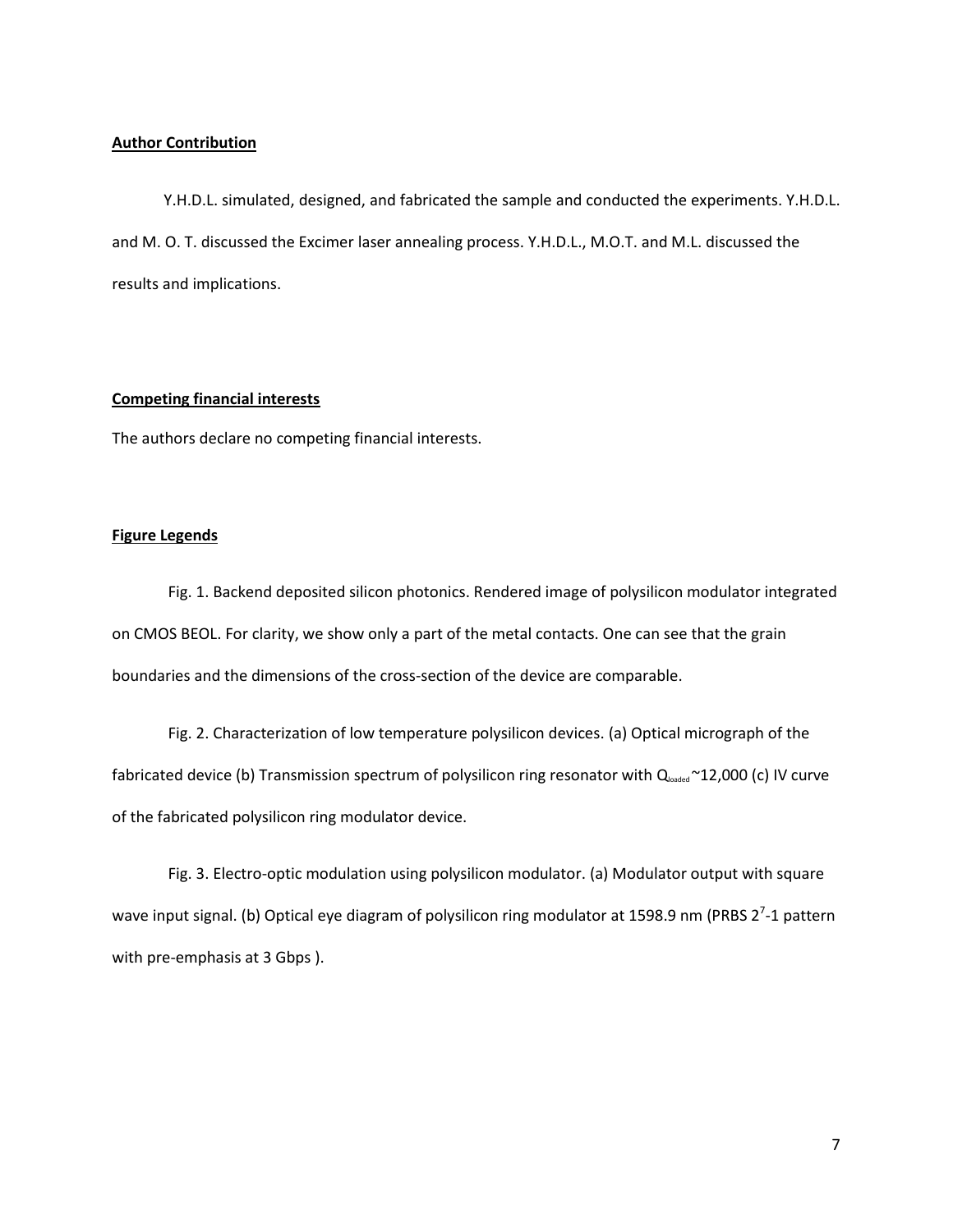## **Figures**

## **Figure 1**



### **Figure 2**

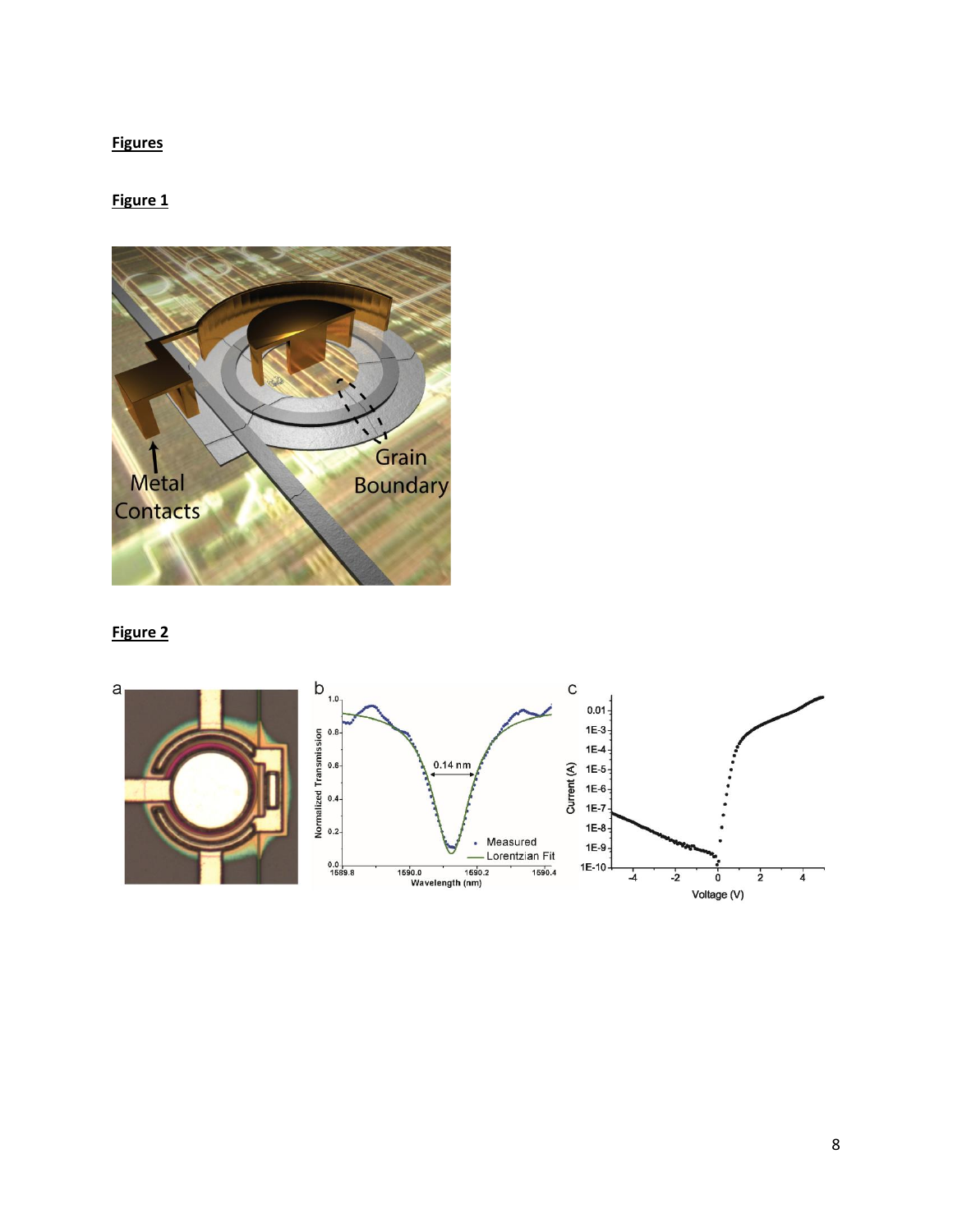## **Figure 3**

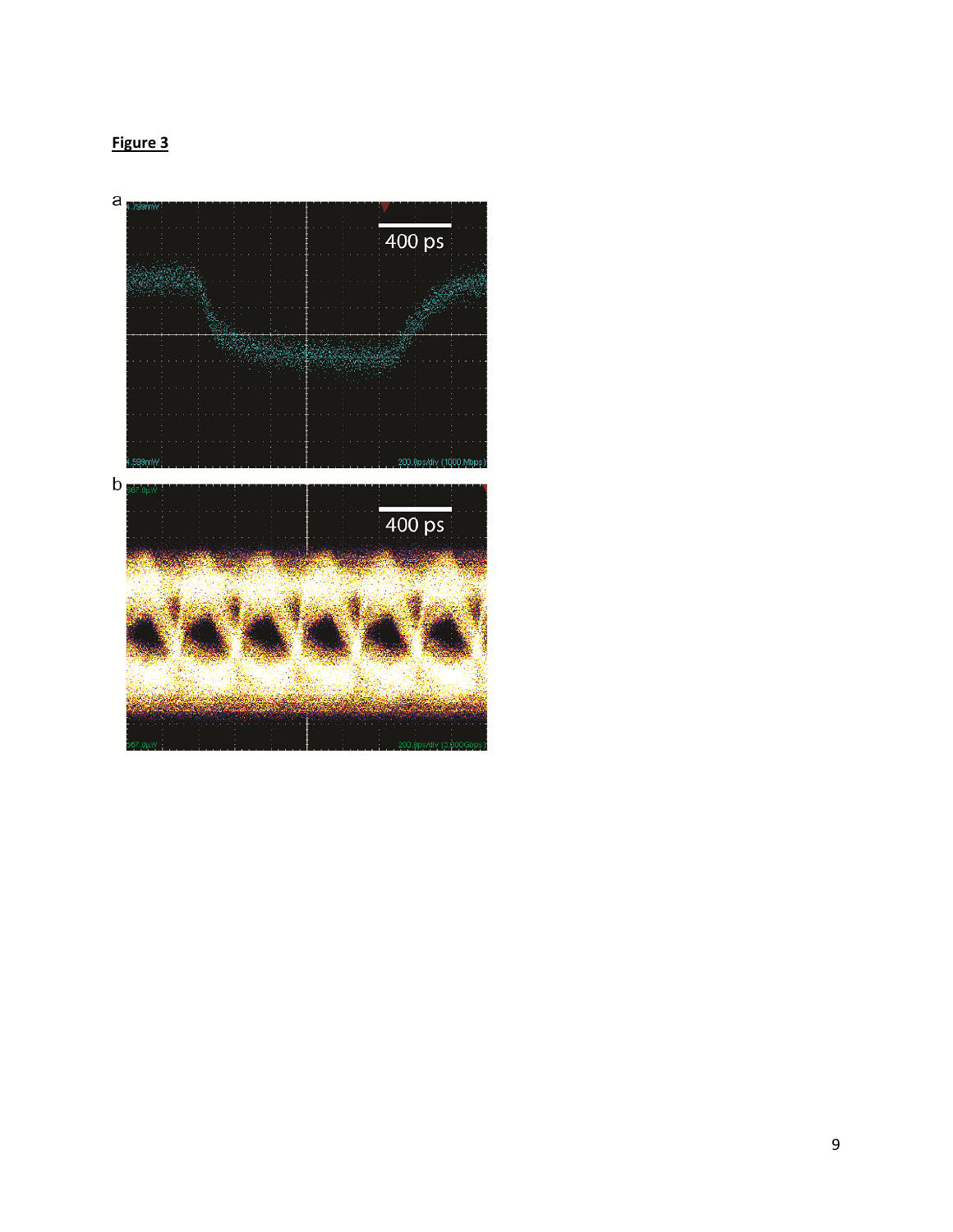### **References**

- <span id="page-9-0"></span>1. Orcutt JS, Khilo A, Holzwarth CW, Popovic MA, Li H, Sun J*, et al.* Nanophotonic integration in state-of-the-art CMOS foundries. *Opt Express* 2011, **19**(3)**:** 2335-2346.
- <span id="page-9-1"></span>2. Sridaran S, Bhave SA. Nanophotonic devices on thin buried oxide Silicon-On-Insulator substrates. *Opt Express* 2010, **18**(4)**:** 3850-3857.
- <span id="page-9-2"></span>3. Baehr-Jones T, Pinguet T, Lo Guo-Qiang P, Danziger S, Prather D, Hochberg M. Myths and rumours of silicon photonics. *Nature Photonics* 2012, **6**(4)**:** 206-208.
- <span id="page-9-3"></span>4. Hosseini A, Fallahazad B, Kwong DN, Yang Z, Tutuc E, Chen RT. A platform for three-dimensional on-chip photonics: Multi-bonded Silicon-on-insulator wafers. Lasers and Electro-Optics (CLEO), 2011 Conference on; 2011 1-6 May 2011; 2011. p. 1-2.
- <span id="page-9-4"></span>5. Lim AEJ, Tsung-Yang L, Ning D, Liang D, Mingbin Y, Lo GQ*, et al.* Germanium electro-absorption modulator for power efficient optical links. Microwave Photonics, 2011 International Topical Meeting on & Microwave Photonics Conference, 2011 Asia-Pacific, MWP/APMP; 2011 18-21 Oct. 2011; 2011. p. 105-108.
- <span id="page-9-5"></span>6. Chen Y, Li H, Li M. Flexible and tunable silicon photonic circuits on plastic substrates. *Sci Rep* 2012, **2**.
- <span id="page-9-6"></span>7. Rylyakov AV, Schow CL, Lee BG, Green WMJ, Assefa S, Doany FE*, et al.* Silicon Photonic Switches Hybrid-Integrated With CMOS Drivers. *Solid-State Circuits, IEEE Journal of* 2012, **47**(1)**:** 345-354.
- <span id="page-9-7"></span>8. Glebov AL, Thacker HD, Shubin I, Luo Y, Costa J, Lexau J*, et al.* Hybrid-integrated silicon photonic bridge chips for ultralow-energy inter-chip communications. 2011, **7944:** 79440B-79440B-79411.
- <span id="page-9-8"></span>9. Alloatti L, Korn D, Palmer R, Hillerkuss D, Li J, Barklund A*, et al.* 42.7 Gbit/s electro-optic modulator in silicon technology. *Opt Express* 2011, **19**(12)**:** 11841-11851.
- <span id="page-9-9"></span>10. Melchiorri M, Daldosso N, Sbrana F, Pavesi L, Pucker G, Kompocholis C*, et al.* Propagation losses of silicon nitride waveguides in the near-infrared range. *Applied Physics Letters* 2005, **86**(12)**:** 121111-121113.
- <span id="page-9-10"></span>11. Sherwood-Droz N, Lipson M. Scalable 3D dense integration of photonics on bulk silicon. *Opt Express* 2011, **19**(18)**:** 17758-17765.